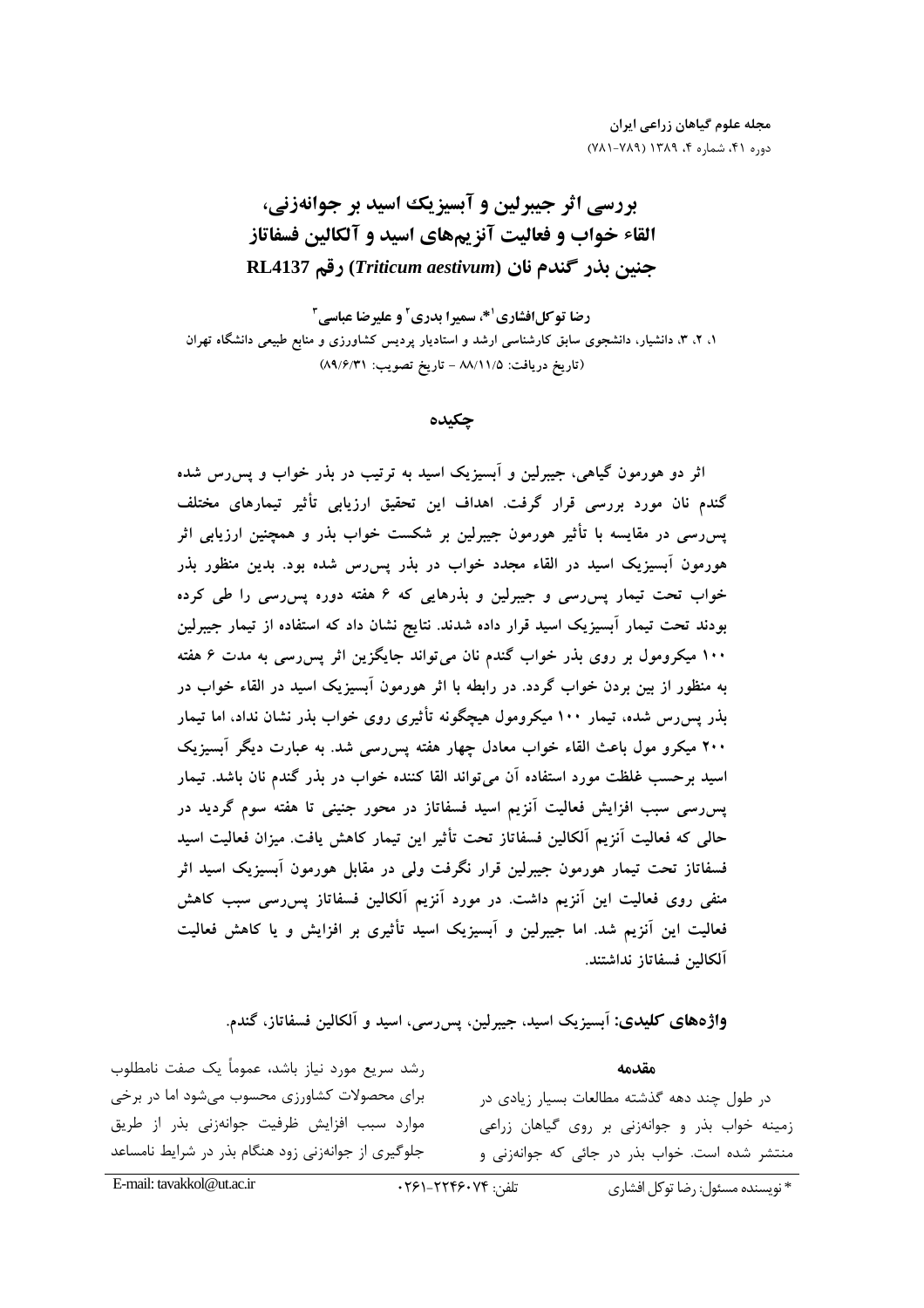م شود. القاء خواب بذر م تواند از اواسط دوره نمو بذر شوع و در برخې از گياهان با اتمام مرحله بلوغ بابان و يا تداوم يابد , Hilhorst & Karssen, 1992; Bewley) ر 1997; Kermode, 2005. تقريباً همه وقايع سلولي و متابولیک شناخته شده که قبل از تکمیل جوانهزنی در .<br>بدر فاقد خواب اتفاق میافتد، در بدر خواب خیسانده شده نيز اتفاق خواهد افتاد (Bewley, 1997). در واقع .<br>فعالیتهای متابولیک بذر خواب غالبا تفاوت اندکی با ند. بدون خواب دارند. از این رو یک بدر خواب ممکن است تقریباً تمامی اعمال متابولیک مورد نیاز برا*ی* کامل شدن جوانه:نی را انجام دهد، با وجود این به دلایل .<br>ناشناختهای محور حنین قادر به طویل شدن نیست .<br>(Finkelstein et al., 2008). بسیاری از عوامل از قبیل کاهش دما، نور با به کار بردن هورمونهایی مانند .<br>ن حیدلین و با استفاده از تیمارهایی نظیر پس رسی سبب كاهش خواب بذر مي شوند (Ogawa et al., 2003). سی سی به یک دوره نگهدار*ی ب*ذر در شرایط دما*ی* اتاق رای شکستن خواب بذر برخی گونهها اشاره دارد. بذری كه دوره پس رسى را طى كرده باشد به دامنه گسترده ی ی از شرایط محیطی باسخ مردهد. طول دوره پس رسی بسیار متغیر است و از چندین روز تا چندین ماه و یا بیشتر در بین بذر گیاهان امکانپذیر است .(Tavakkol Afshari & Hucl, 2002)

هورمونها*ی* گیاهی از عوامل مؤثر بر فعالیتها*ی* مختلف ، شد، نمو و خواب بذر هستند. آبسیزیک اسید و حیبالین در سولوژی جوانهزنی بذر تأثیر آنتاگونیستی دارند و اثر تنظیمی مختلفی را در فرایندهای مختلف .<br>نشان مردهند. تعداد زبادی از مطالعات اخیر نقش اسید .<br>آبستایک و حیدلینها را در کنتال جوانهزنی گزارش كردهاند (Kermode, 2005; Finkelstein, 2008). در گندم گزارشات متفاوتی در ارتباط با میزان آبسیزیک اسید بر سطوح خواب گزارش شده است. در برخ*ت* از تحقيقات حساسيت جنينها به آبسيزيک اسيد رابطه .<br>نزدیکی با خواب بذر دارد (Kawakami et al., 1997; ) در برخی منابع دیگر رابطه بین Kucera et al., 2005) محتوی آبسیزیک اسید و خواب بذور گندم گزارش نشده است (Gianinetti & Venier, 2007). در جوانەزنى بذر .<br>تلخه، هورمون آبسیزیک اسید نقشی در حلوگیری از

شكست خواب بذر نداشت (Goggin et al., 2009).

ر خلاف سیستمها*ی* جانوری، اطلاعات کمی در .<br>ذ .<br>رابطه با نقش فسفوربلاسيون دفسفوربلاسيون در .<br>تنظیم فرایندهای فیزیولوژیک در گیاهان و همچنین در رن. وجود دارد. فسفاتا:ها دفسف بلاسيون فسفات آلي و تبديل آن به فسفات معدني را بر عهده دارند. فسفاتا:ها فرآیندهای فیزیولوژیک مثل تنظیم فسفات معدنی را ب .<br>عهده دارند و نقش جباتي در انتقال انر*زي* تنظيم متابوليتها، ساختارهاي مهم بيومولكولي مثل إحسام .<br>فيتبن هن بذرها*ي ج*وانه ننده و دفسفرلاسيون .<br>پروتئینها و نوکلئوتیدها را بر عهده دارند ,Senna et al .<br>ذ .2006)

.<br>نقش دقیق فسفاتازها در فرایند جوانهزن*ی* بذر مشخص نیست زدا که این آنزیهها به شکا های .<br>مختلف ظاهر مرشوند و مشخصات بیوشیمیایی متفاوتی را تحت تأثیر عوامل محیطی نشان مردهند. به عنوان مثال در ذرت، تجزيه فيتبن تحت تأثير آنزيم .<br>فیتا: که یک نوع خاص از فسفاتا: است قرار م*ی گ*یرد و j سبب رهاسازی فسفات از اسید فیتیک می شود Senna) et al., 2006). اسيد فسفاتازها (EC 3. 1. 3. 2.) در گياهان و جانوران به طور وسيعي وجود دارند. اسيد <u>:</u> .<br>فسفاتا:، كاتاليزو، غيراختصاصي هيد،وليز مونو استرها*ي* <u>:</u> فسفات و اکستن از آب به فسفات معدنی در محیطهای اسيدى مىباشد (Tabaldi et al., 2008). آلكالين .<br>فسفاتاز با نام كامل آلكالين فسفو مونو استراز و .3 EC) .<br>ذ epH در pHهای بالاتر از ۷ فعالیت میکند. این آنزیم $\rm{H}$  در د. طبف وسیعی از گیاهان، جانوران و تکسلولیها .<br>ن فعاليت دارد (Ruan et al., 2006). زوال بذر بر فعاليت آلكالين فسفاتاز تأثير منفى داشت و فعاليت آن را ۴۴٪ .(Ravikumar et al., 1998).

هدف از این تحقیق: ۱) تأثیر تیمارهای مختلف سن، سي و هو، مون حيث لبن بر حوانه: ني بذرهاي خواب گندم؛ ۲) تأثیر آبسنایک اسید بر القاء خواب در بذر سررس شده و ۳) مطالعه تغییرات فعالیت آنزیههای .<br>اسید و آلکالین فسفاتا: در تیمارها*ی* ذکر شده بود.

### مواد و روشها د. ابن تحقیق از یک رقم گندم بهاره قرمز کانادایی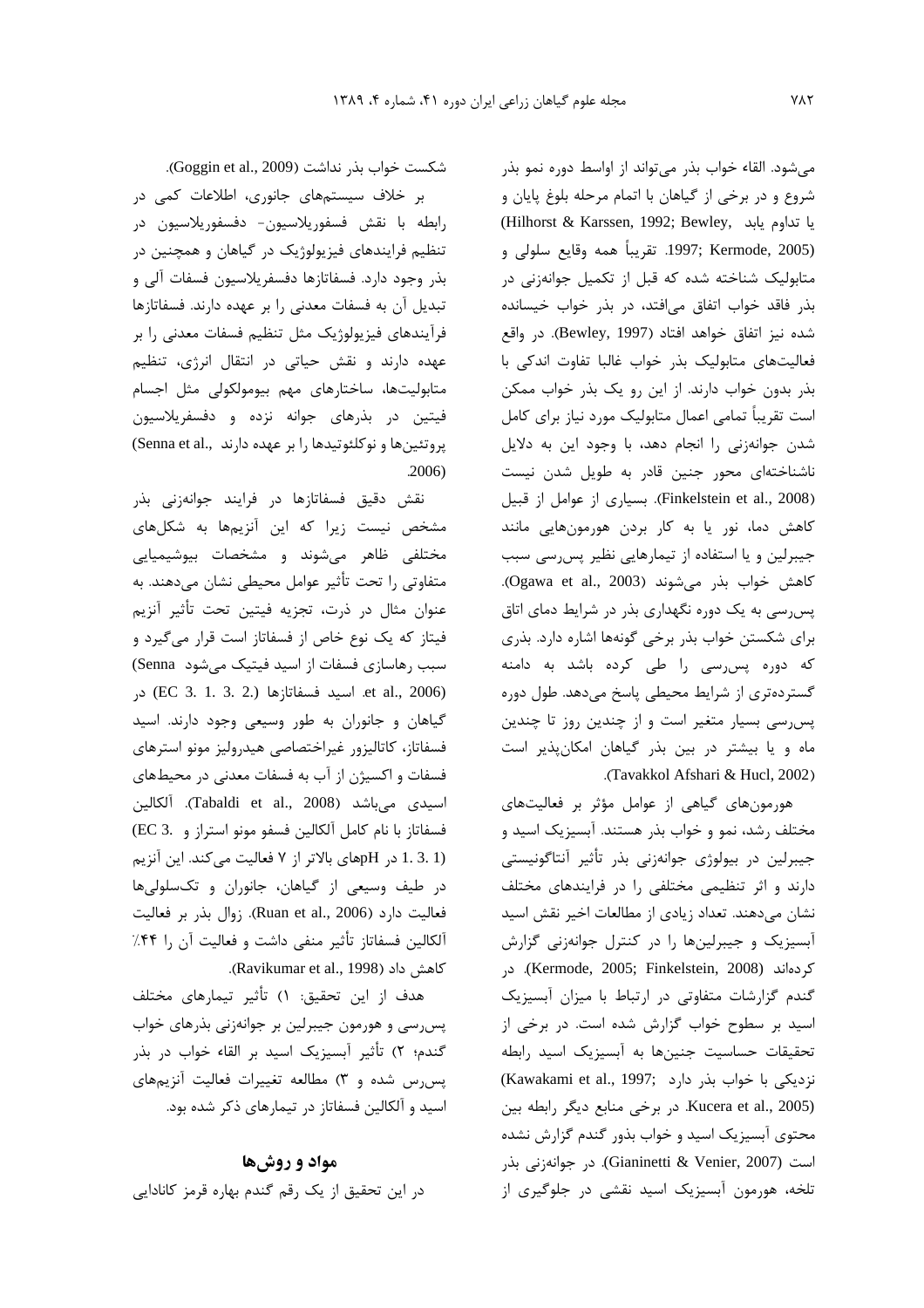به نام RL4137 استفاده شد. این رقم به دلیل وجود خواب در مرحله بلوغ فيزيولوژيک مورد استفاده قرار گرفت (Tavakko Afshari & Hucl, 2002). این رقم در شرایط مزرعهای در مزرعه آموزشی و پژوهشی گروه زراعت و اصلاح نباتات دانشگاه تهران در پائيز سال ۱۳۸۵ کاشته شد. این رقم در چهار تکرار کشت شد. هر کرت شامل چهار ردیف که طول هر ردیف ۳ متر و فاصله بین ردیفها ۰/۵ متر و فاصله بین دو تکرار ۱ متر در نظر گرفته شد. در مرحله رشدی زادکس ۹۲ خوشەھا برداشت گرديد (Zadoks et al., 1974). بذرها توسط دست از خوشهها جداسازی شده و جهت حفظ خواب در آن ها در دمای ۲۰- درجه سانتی گراد نگهداری .(Dastaran and Tavakkol Afshari, 2009).

اندازهگیری خواب بذر

برای اندازهگیری خواب بذر، تعداد ۵۰ عدد بذر در ۴ تکرار از بذرهای خواب نگهداری شده در دمای ۲۰-درجه سانتی گراد بر روی کاغذ صافی در داخل ظرفهای یتری حاوی ۶ میلی لیتر آب مقطر قرار داده شدند و به ژرمیناتور با درجه حرارت ٢٠ درجه سانتی گراد و ١٢ ساعت روشنایی انتقال یافتند. پس از ۷۲ ساعت بذرهای جوانه زده شمارش گردید Dastaran & Tavakkol) Afshari, 2009). اين آزمايش در قالب طرح كاملاً تصادفی و در چهار تکرار انجام شد. ملاک جوانهزنی بذر خروج ریشه چه به طول یک میلیمتر در نظر گرفته شد. اعمال تیمارهای مختلف پسررسی

بذرهای برای گذراندن دوره پس رسی به ژرمیناتور با دمای ٢٣ درجه سانتیگراد منتقل و تحت شرایط تاریکی نگهداری شدند. آزمون پس رسی به مدت شش هفته انجام شد. در هر هفته ۴ تکرار ۵۰ تایی از بذرهای در داخل ظرفهای پتری بر روی دو لایه کاغذ صافی استریل به همراه شش میلی لیتر آب و در شرایط استاندارد جوانهزنی قرار گرفته و پس از ٧٢ ساعت تعداد بذر جوانه زده شمارش و ثبت گردید. اولین مرتبه آزمایش در اولین روز خروج بذر از سردخانه انجام شد. اثر جیبرلین بر جوانهزنی بذر خواب

برای بررسی اثر هورمون جیبرلین بر جوانهزنی بذر خواب، مقدار شش میلی لیتر از از محلول اسید جیبرلیک (GA3) با غلظت ۱۰۰ میکرومول به ظرفهای پتری

اضافه گردید. این آزمایش در ۴ تکرار ۵۰ تایی و درقالب طرح کاملاً تصادفی در شرایط تاریکی و دمای پخچال در داخل ظرفهای پتری به مدت ۷۲ ساعت انجام شد. پس از طی ٧٢ ساعت بذرها به ظرفهای پتری حاوی ۶ میلی لیتر آب مقطر انتقال و به ژرمیناتور با درجه حرارت ۲۰ درجه سانتی گراد و ۱۲ ساعت روشنایی انتقال يافتند.

اثر آبسیزیک اسید بر القاء خواب در بذر پسررس شده

برای بررسی اثر هورمون آبسیزیک اسید برالقاء خواب بذر پس رس شده، از دو غلظت ۱۰۰ و ۲۰۰ میکرو مول محلول آبسیزیک اسید استفاده شد. مقدار ۶ میلی لیتر از هر غلظت به ظرفهای پتری حاوی بذر پسرس شده (هفته ششم پسرسی) اضافه گردید. بذرها در ۴ تکرار ۵۰ تایی در قالب طرح کاملاً تصادفی و در شرایط تاریکی و دمای یخچال به مدت ۷۲ ساعت نگهداری شدند. آزمون جوانهزنی مشابه آزمایش قبل انجام و درصد جوانهزنی بذرهای تیمار شده پس از ٧٢ ساعت اندازهگیری شد.

ارزيابي فعاليت آنزيمهاي اسيد وآلكالين فسفاتاز جنين گندم تحت تیمارهای مختلف پس رسی و هورمونی

به منظور اندازهگیری فعالیت آنزیم اسید فسفاتاز و آلکالین فسفاتاز، بذرهای خواب و تیمارهای پس رسی در شرایط جوانهزنی استاندارد قرار گرفتند. این آزمون به صورت آزمایش فاکتوریل در قالب طرح کاملاً تصادفی با سه تکرار انجام شد. هر تیمار در سه تکرار ۵۰ بذری انجام گرفت. بذرها روی کاغذ صافی استریل در درون ظرفهای پتری قرار داده شدند و شش میلی لیتر آب مقطر به آن اضافه شد.زمان آبنوشی بذرها ۸ ساعت بود که برای تمامی تیمارها به طور یکسان اعمال شد (Razeghi Yadak & Tavakkol Afshari, 2010). بعد از اتمام زمان آبنوشی جنین بذرها به کمک پنس و اسکالیل جدا شدند.

در تیمارهای هورمونی، ۶ میلی لیتر از غلظت ۲۰۰ میکرولیتر آبسیزیک اسید بر روی هفته ششم پس رسی اعمال شد و بذرها در شرایط تاریکی و دمای ۴ درجه سانتی گراد (به منظور جلوگیری از جوانهزنی بذر) به مدت ۷۲ ساعت نگهداری شدند. بذرها در سه تکرار ۵۰ تایی در داخل ظرفهای پتری حاوی محلول آبسیزیک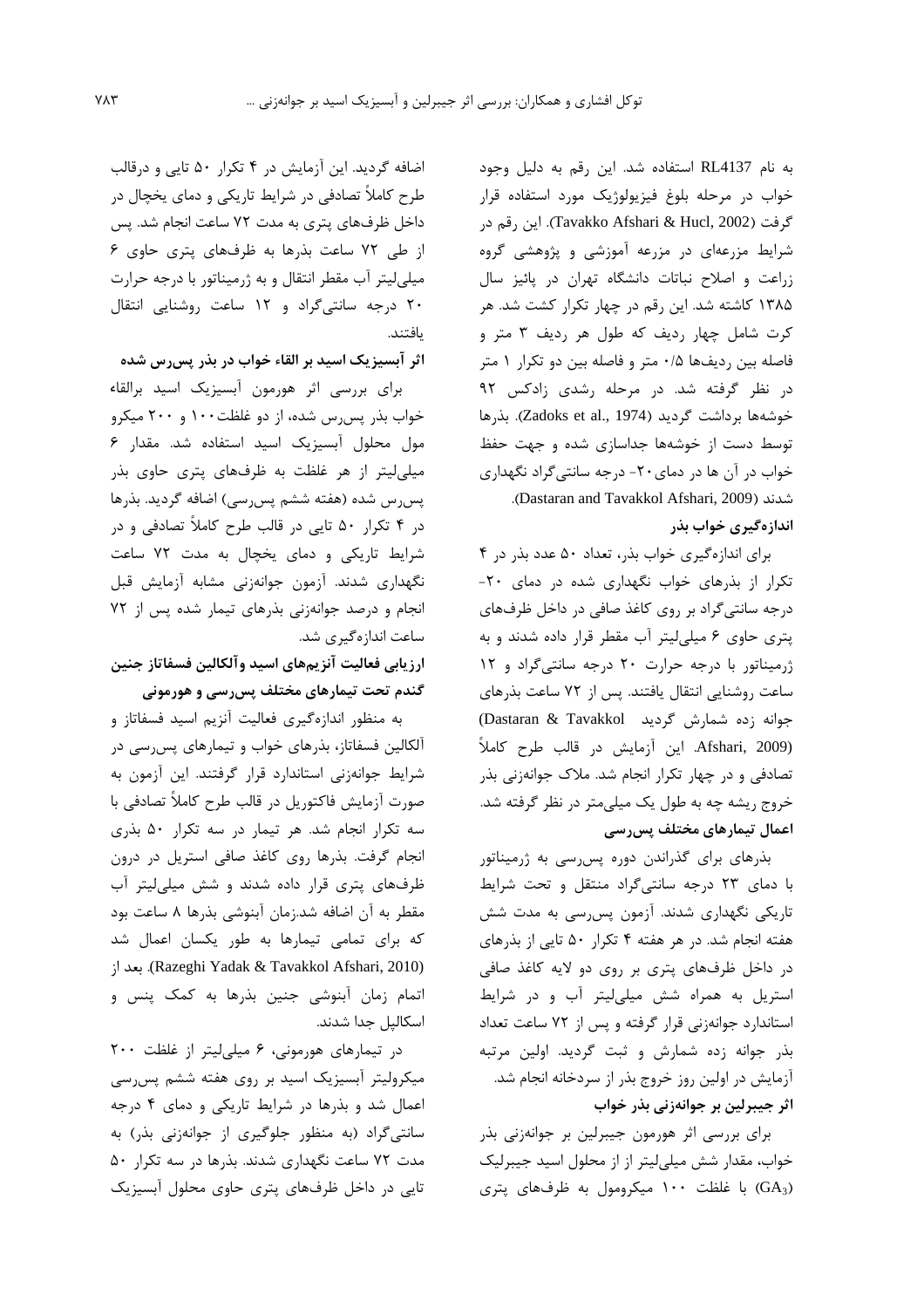اسید قرار گرفتند. سیس به شرایط جوانهزنی استاندارد منتقل و به مدت ۸ ساعت در داخل ظرف پتری حاوی ۶ میلی لیتر آب مقطر و بر روی دو لایه کاغذ صافی قرار داده شدند. پس از طی این مدت جنین بذرها استخراج شده و برای اندازهگیری آنزیمها استفاده شد. اثر هورمون جیبرلین نیز مشابه با همین روش بر روی بذرها مورد بررسی قرار گرفت با این تفاوت که غلظت مورد استفاده ۱۰۰ میکرولیتر و بر روی بذرهای خواب اعمال شد. استخراج و اندازهگیری پروتئین

استخراج پروتئین جنین به منظور اندازهگیری آنزیمهای فسفاتاز به روش Lee (2000) انجام شد. ۵۰ جنین جدا شده به کمک پنس و اسکالیل در داخل یک هاون قرار داده شدند و در حضور ازت مایع کوبیده شدند تا به صورت یودر درآمدند. به ۰/۱ گرم از یودر بدست آمده ١٠٠٠ ميكروليتر بافر استخراج پروتئين جنين اضافه شد و یک ساعت در ظرف آبی که حاوی یخ بود قرار گرفت. سپس ١٠ دقيقه در سانتريفيوژ يخچال دار با ۱۵ هزار دور در دقیقه در دمای چهار درجه سانتریفیوژ شد. نمونههای استخراجی در فریزر ۸۰- درجه سانتیگراد نگهداری شدند.

برای اندازهگیری میزان پروتئین بذر از روش برادفورد استفاده شد (Bradford, 1976). جهت اندازهگیری میزان پروتئین نمونهها از دستگاه اسیکتروفتومتر استفاده گردید و میزان جذب در طول موج ۵۹۵ نانومتر خوانده شد. این کار برای تمامی نمونهها به منظور تعیین مقدار پروتئین برای اندازهگیری فعاليت آنزيم صورت گرفت.

## اندازهگیری فعالیت اسید و آلکالین فسفاتاز در محور جنين

برای اندازهگیری فعالیت آنزیمها از روش Pan & che (1988) استفاده شد. واكنش با افزودن ۵ ميلي،ولار یارا نیترو فنل فسفات و ۱۰۰ میلی مولار سدیم استات

بافر با pH=۵/۴ به ۱۰ میکرولیتر نمونه استخراجی در اندازه کل ۲۰۰ میکرولیتر برای اندازهگیری فعالیت آنزیم اسید فسفاتاز و ١٠ میلی مولار یارا نیترو فنل فسفات (pNP) و ١٠٠ ميلي مولار تريس HCl بافر با pH=۸/۳ به ٧٠ ميكروليتر نمونه استخراجى در حجم كلى ٢٠٠ میکرولیتر برای آلکالین فسفاتاز شروع شد. این محلول برای هر تکرار آزمایشی به مدت ۳۰ دقیقه در دمای ۴۰ درجه نگهداری شد. سپس به آن ۵۰ میکرولیتر KOH یک مولار اضافه شد تا واکنش متوقف شود. میزان جذب pNP آزاد شده در طول موج ۴۰۵ نانومتر اندازهگیری شد. این عمل برای هر نمونه در سه تکرار انجام شد. فعالیت آنزیمها به کمک دستگاه اسیکتروفتومتر در طول موج ۴۰۵ نانومتر و زمان یک دقیقه اندازهگیری شد. تجزيه آماري

تجزیه و تحلیل دادهها با نرمافزار آماری MSTATC صورت گرفت و مقايسه ميانگين تيمارها با آزمون دانكن در سطح احتمال ١٪ صورت گرفت.

### نتايج و بحث

### تأثیر سطوح مختلف پس٫سی، جیبرلین و آبسیزیک اسید بر جوانهزنی بذر خواب و پسررس شده

جدول أناليز واريانس بيانكر معنىدار بودن اثر تیمارهای مختلف بر جوانهزنی میباشد (جدول ۱). مقایسه میانگین تیمارها نشان میدهد که تیمار پس رسی و جیبرلین سبب کاهش سطوح خواب و افزایش میزان جوانهزنی شدند که البته تفاوت بین هفته ششم پس رسی و تیمار جیبرلین در شکستن خواب معنی دار نیست (جدول ۲). با افزایش دوره پس رسی، درصد جوانهزنی افزایش یافت به طوری که درصد جوانهزنی از صفر (خواب) به ۷۱٪ در شش هفته پسرسی رسید.

جدول ١- جدول تجزيه واريانس براى جوانهزنى و فعاليت فسفاتازها در بذر كندم رقم RL4137

| فعاليت                                            | فعاليت                            | ميانگين مربعات             | د, حه | منابع               |
|---------------------------------------------------|-----------------------------------|----------------------------|-------|---------------------|
| آلكالين فسفاتاز                                   | اسيد فسفاتاز                      | درصد جوانەزنى              | ا;ادی | تغييرات             |
| $\cdot/\cdot\cdot\gamma^{**}$                     | $\cdot$ / $\cdot$ $\sim$ $\sim$   | $\cdot$ /۲۱۸ <sup>**</sup> |       | تيمار               |
| $\cdot$ / $\cdot$ $\cdot$ $\cdot$ $\cdot$ $\cdot$ | $\cdot$ / $\cdot$ $\cdot$ $\cdot$ | $\cdot$   $\cdot$ \        | ۳۰    | خطا                 |
| <b>Y/AV</b>                                       | ۲/۵۱                              | 1.1                        |       | ضريب تغييرات (درصد) |
|                                                   |                                   |                            |       |                     |

\*\* معنى دار در سطح احتمال ١ درصد.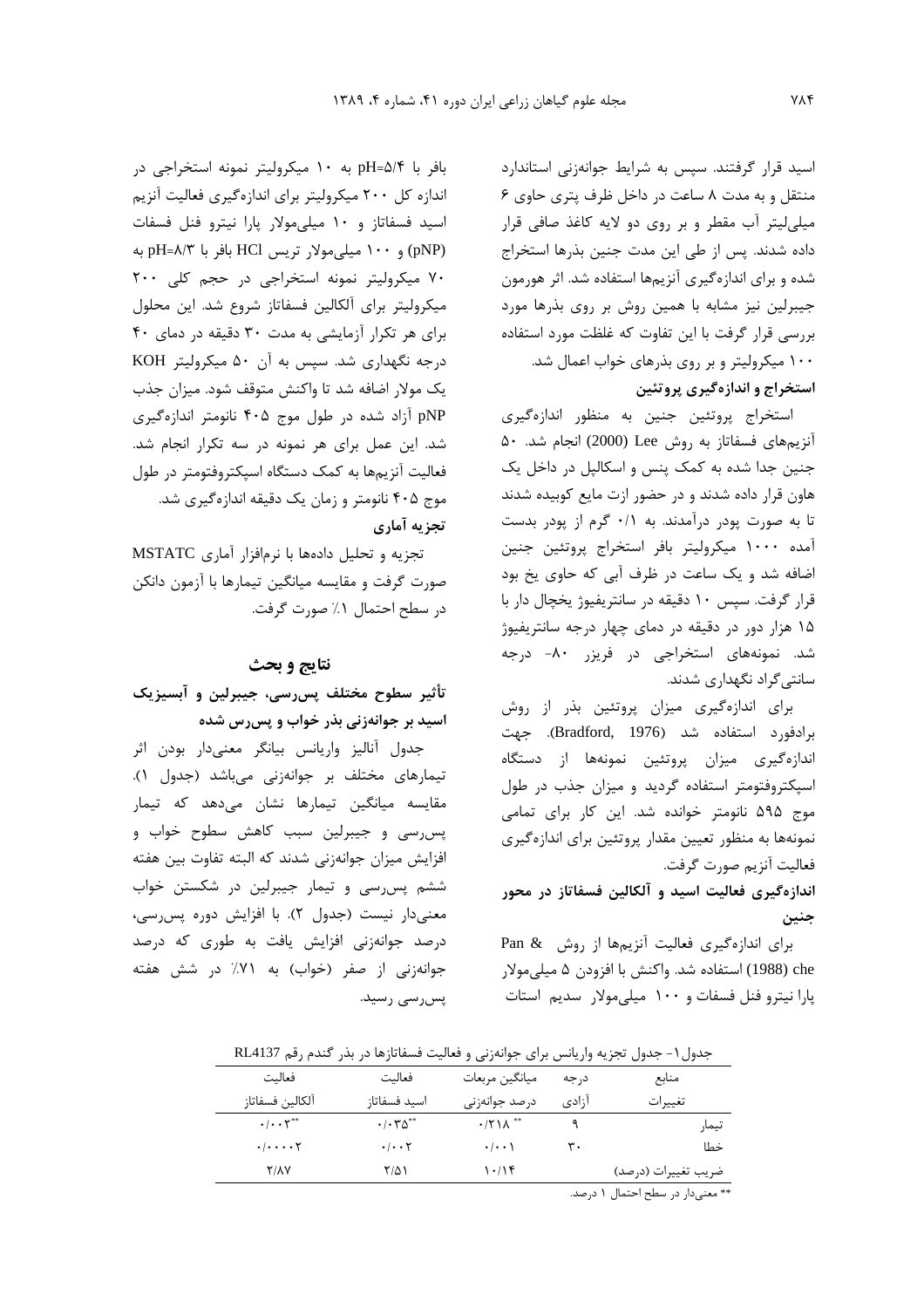| بذر خواب و پس رس شده |               |                              |  |  |  |
|----------------------|---------------|------------------------------|--|--|--|
| گروهېندي دانکن       | درصد جوانەزنى | تيمار                        |  |  |  |
| e                    | ٠             | بذر خواب                     |  |  |  |
| d                    | ۶۱۵           | هفته اول پسرسي               |  |  |  |
| d                    | ۷۱۵           | هفته دوم پسرسي               |  |  |  |
| d                    | ۷۱۵           | هفته سوم پسرسي               |  |  |  |
| $\mathbf{c}$         | 1815          | هفته چهارم پسرسی             |  |  |  |
| h                    | ۱۴۶۵          | هفته پنجم پسرسي              |  |  |  |
| a                    | ٧١            | هفته ششم پسرسی               |  |  |  |
| a                    | ۷۳            | جيبرلين                      |  |  |  |
|                      |               | بذر پس رس شده به مدت شش هفته |  |  |  |
| a                    | ۷۱            | اسید آبسیزیک (۱۰۰ میکرومول)  |  |  |  |
| h                    | ٣۴            | اسید آبسیزیک (۲۰۰ میکرومول)  |  |  |  |

جدول ۲- اثر سطوح مختلف پس رسی و تیمارهای هورمونی بر درصد جوانهزنی

میانگینهایی که دارای حروف مشترک هستند، تفاوت معنیداری با هم ندارند.

تأثیر آبسیزیک اسید در القاء خواب بذر، وابسته به غلظت آن بود. تيمار ١٠٠ ميكرومول از اين هورمون تأثیری بر کاهش جوانهزنی بذر پس رس شده نداشت. اما در تیمار ۲۰۰ میکرومول از آبسیزیک اسید درصد جوانهزنی حدود ۵۰٪ کاهش یافت. این نتیجه بیانگر این مطلب است که آبسیزیک اسید باعث القاء خواب در ىذ, هاى فاقد خواب در گندم مىشود.

در این آزمایش، بالاترین درصد جوانهزنی در تیمار جیبرلین و بذرها با شش هفته پسرسی مشاهده شد. این نتایج بیانگر این مهم هستند که جیبرلین میتواند جایگزین اثر پس رسی در فرایند شکست خواب بذردر گندم گردد و آبسیزیک اسید باعث القاء خواب در بذرهای فاقد خواب می گردد.

تأثیر سطوح مختلف پس٫سی، جیبرلین و آبسزیک اسید بر فعالیت آنزیم اسید فسفاتاز محور جنینی بذر خواب و پسرس شده

تیمار پسرسی تا سه هفته اول، اثر مثبت روی فعاليت آنزيم اسيد فسفاتاز داشت. اما اين افزايش با گذشت زمان پس رسی در طی هفته های بعدی حفظ نگردید (جدول ۳). بیشترین میزان فعالیت آنزیم در بذرهایی که سه هفته پس رسی را طی کرده بودند مشاهده شد. سه هفته پس رسی سبب افزایش ۷۵ درصدی فعالیت اسید فسفاتاز در محور جنینی شد. تیمارهای هفته های چهارم، پنجم و ششم دارای فعالیت

مشابهی از آنزیم اسید فسفاتاز بودند و روند صعودی و افزایشی از خود نشان ندادند.

با توجه به جدول ٣ در مقايسه با تيمارهاى پس رسی، هورمون جیبرلین اثر مثبتی بر افزایش فعالیت آنزیم اسید فسفاتاز نداشت. این نتیجه با نتایج شارما و همکاران در سورگوم همخوانی ندارد. نامبردگان گزارش کردند که تیمار جیبرلین به ترتیب سبب افزایش و کاهش اسید فسفاتاز در جنین و آندو سپرم بذر سورگوم میشود (Sharma et al., 2004). در مطالعهای دیگر .2006) Reyes et al) بيان كردند كه فوق بيان ژن فسفاتاز سبب جلوگیری از بیوسنتز جیبرلین میشود.

بر خلاف جيبرلين، آبسيزيک اسيد در القاء خواب بذر نقش مثبتی داشت. تیمار ۲۰۰ میکرومول آبسیزیک اسید در مقایسه با هفته سوم پس رسی سبب کاهش ۵۴ درصدی فعالیت اسید فسفاتاز در محور جنینی شد. این میزان کاهش معادل فعالیت این آنزیم در هفته اول پس رسی بود. .Sharma et al (2004) نیز گزارش مشابهی مبنی بر کاهش اسید فسفاتاز در جنین بذر سورگوم توسط آبسیزیک اسید ارائه کردند.

تأثیر سطوح مختلف پس٫سی، جیبرلین و آبسیزیک اسيد بر فعاليت آنزيم آلكالين فسفاتاز محور جنيني بذر خواب و پسرس شده

همانطور که در جدول ۳ مشاهده می شود میزان فعاليت آنزيم آلكالين فسفاتاز با افزايش دوره پسرسي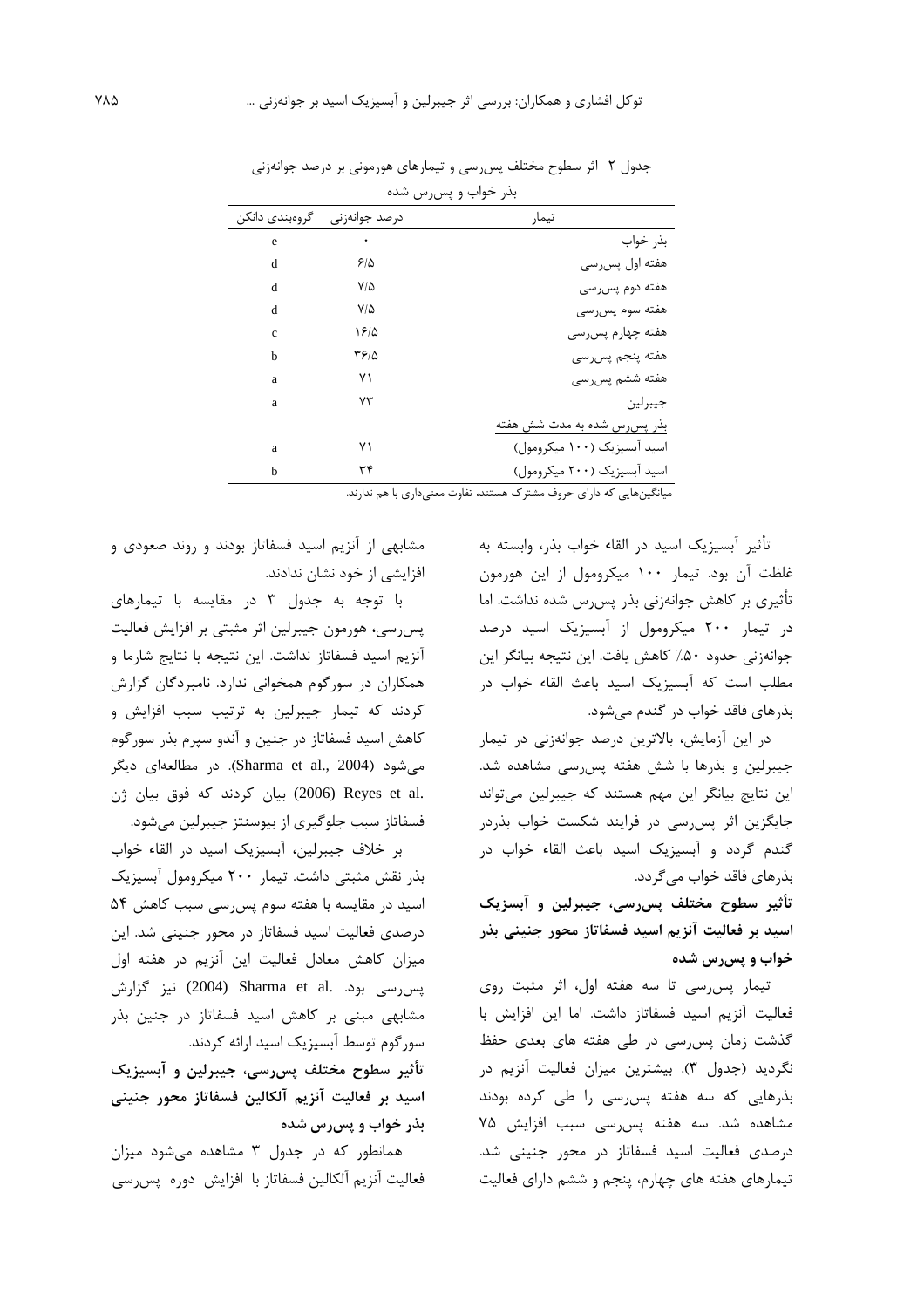| یس رس سده اسدم تان رقم ۱۸۲٬ <del>۰</del> ۰ ت |                                                    |                |                                     |                              |  |  |  |
|----------------------------------------------|----------------------------------------------------|----------------|-------------------------------------|------------------------------|--|--|--|
| گروهېندي دانکن                               | آلكالين فسفاتاز (OD)                               | گروەبندى دانكن | اسيد فسفاتاز (OD)                   | تيمار                        |  |  |  |
| a                                            | $\cdot$ / $\cdot$ $\vee$ $\vee$ $\vee$             | de             | $\cdot$ / $\cdot$ $\wedge$ $\wedge$ | بذر خواب                     |  |  |  |
| abc                                          | $\cdot$ / $\cdot$ $\wedge$ $\wedge$ $\wedge$       | $\mathbf{c}$   | $.7197\lambda$                      | هفته اول پسرسي               |  |  |  |
| a                                            | .1.990                                             | ab             | .794.                               | هفته دوم پسرسی               |  |  |  |
| ab                                           | .  .999                                            | a              | $\cdot$ /۳۲ $\cdot$ .               | هفته سوم پسرسی               |  |  |  |
| abc                                          | $\cdot$ / $\cdot$ $\uparrow$ A $\uparrow$          | bc             | .7714A                              | هفته چهارم پسرسی             |  |  |  |
| bc                                           | $\cdot$ / $\cdot$ $\uparrow$ $\uparrow$ $\uparrow$ | bc             | .77.0V                              | هفته پنجم پسرسي              |  |  |  |
| $\mathbf c$                                  | .7.7Vf                                             | bc             | .77790                              | هفته ششم پسرسی               |  |  |  |
| ab                                           | .1.889                                             | e              | $\cdot$ / $\cdot$ $\tau\tau\tau$    | جيبرلين (١٠٠ ميكرومول)       |  |  |  |
|                                              |                                                    |                |                                     | بذر پس رس شده به مدت شش هفته |  |  |  |
| $\mathbf{c}$                                 | $\cdot/\cdot \cdot$                                | cd             | $.11$ ۴۷۲                           | اسید آبسیزیک (۲۰۰ میکرومول)  |  |  |  |

جدول ۳- اثر سطوح مختلف پس رسی و تیمارهای هورمونی بر فعالیت آنزیمهای اسید و آلکالین فسفاتاز محور جنینی بذر خواب و  $PIA137 = \frac{1}{2}$ 

میانگینهایی که دارای حروف مشترک هستند، تفاوت معنیداری با هم ندارند.

به صورت خطی کاهش می یابد به طوری که میزان فعالیت این آنزیم در هفته ششم پس رسی نسبت به شاهد ۹۷ درصد کاهش نشان داد که بیانگر به حداقل رسيدن فعاليت اين آنزيم است.

میزان فعالیت این آنزیم در تیمار با ۱۰۰ میکرومول هورمون جيبرلين معادل بذرهاى هفته سوم پس رسى بود و این میزان تفاوت معنیداری با بذرهای خواب و هفتههای اول و دوم و همچنین چهارم نشان نداد. تیمار جیبرلین برای شکستن خواب بر خلاف تیمارهای يس رسي، فعاليت آنزيم آلكالين فسفاتاز را كاهش نداد. در نتیجه میتوان گفت که تیمار هورمونی جیبرلین در مقایسه با فرایند پس سی اثر کاهشی کمتر بر فعالیت آنزیم آلکالین فسفاتاز داشته که با نتایج .Sharma et al (2004) مطابقت دارد.

در تیمار ۲۰۰ میکرومول آبسیزیک اسید بر روی بذرهای پس رس شده (شش هفته پس رسی) میزان فعاليت آنزيم آلكالين فسفاتاز مشابه بذرهاى سطح ششم پسرسی بود و این امر نشانگر اثر عدم تأثیر این هورمون بر فعالیت آنزیم آلکالین فسفاتاز در بذرهای پس رس شده می باشد. به عبارت دیگر اثر اسید آبسیزیک در القاء خواب بذر از راه كاهش آنزيم آلكالين فسفاتاز بعيد به نظر می رسد. این نتایج در تضاد با نتایج Sharma et al. (2004) و هم راستای نتایج .Hey et al (1997) و .2001) Merlot et al.

### ىحث

برخی بذرها نیازمند به یک دوره زمانی در شرایط محیطی خاص برای شکستن خواب خود هستند. این دوره پس رسی نام دارد. نتایج حاصل از این آزمایش نشانگر اثر مثبت این دوره بر جوانهزنی بذر گندم رقم RL4137 بود. میزان جوانهزنی در طی دوره پس رسی به مدت شش هفته در دمای ۲۳ درجه سانتی گراد و شرایط تاريكي، ٧١ درصد افزايش يافت. اين نتيجه با نتايج Dastaran & در گندم و Dastaran & در گندم Coo9) Tavakkol Afshari (2009) در جو هماهنگی دارد. در بذر برنج و یولاف وحشی نیز نتایج مشابهی در طی دوره پس رسی گزارش شده است .Gianinetti & Venieri (2007; Foley & Fennimore, 1998). اما شكستن خواب در بسیاری از موارد نیاز به زمان طولانی و شرایط محیطی خاص دارد، بنابراین استفاده از تیمارهای شیمیایی مؤثر در شکست خواب مانند هورمونهای گیاهی امروزه بسیار متداول شده است. جیبرلین یک هورمون ضروری در جوانهزنی بذر است ..Ogawa et al (2003. همچنین از این هورمون در شکست خواب بذر بسیار استفاده می شود. نتایج این آزمایش نشان داد که تیمار ۱۰۰ میکرومول از اسید جیبرلیک جوانهزنی را در بذر خواب ٧٣ درصد افزايش داد كه مشابه با درصد جوانهزنی پس از شش هفته پس رسی بود. اثر مثبت این هورمون در شکستن خواب بذر زمان طولانی پس رسی را بسیار کوتاه و تقریباً حذف کرد. در یک بررسی، نقش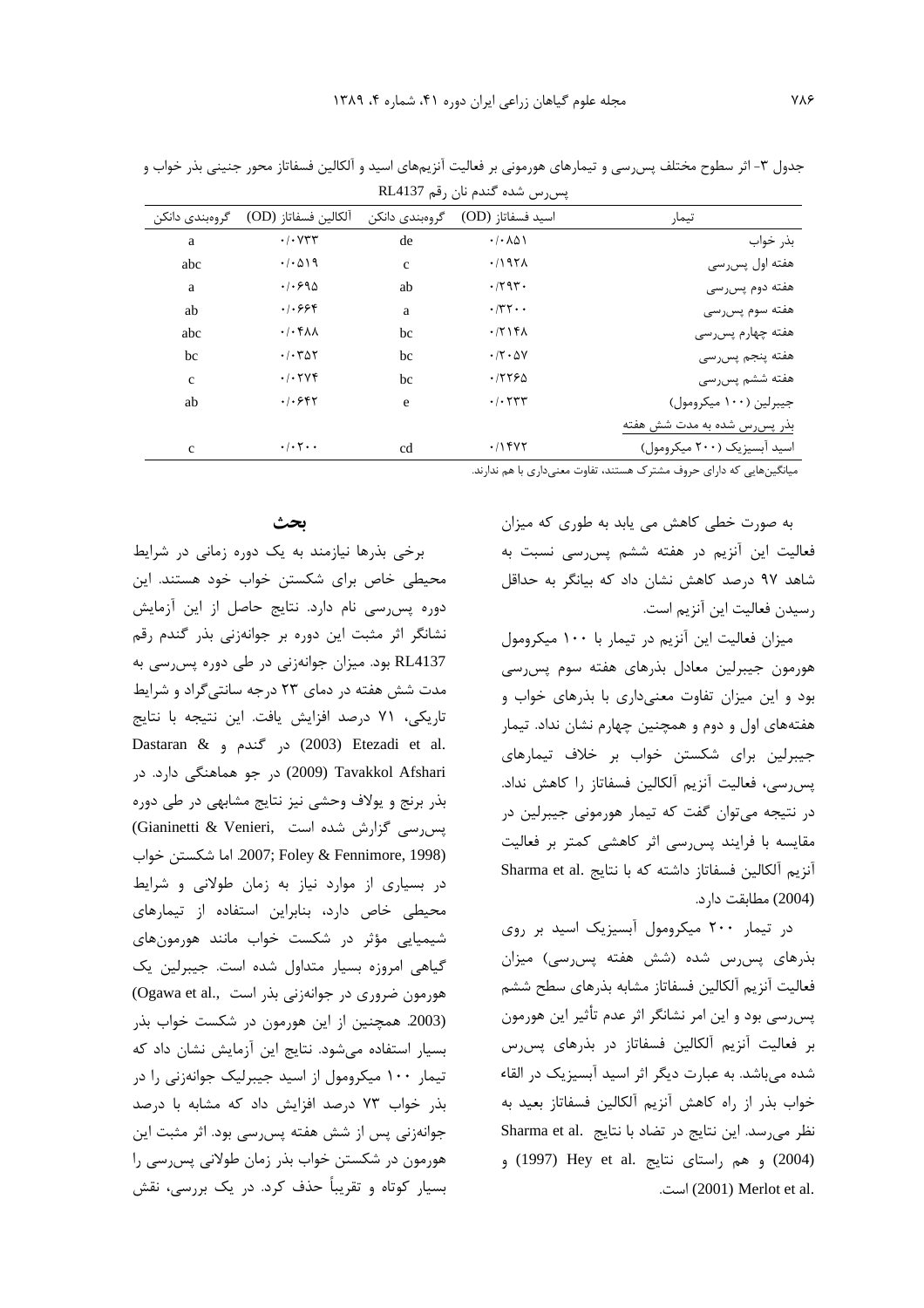مثبت جیبرلین در فیزیولوژی جوانهزنی غلات را افزایش فعالیت آنزیم آلفا آمیلاز و همچنین اسیدی کردن محیط آندوسپرم برای افزایش فعالیت سایر آنزیمهای هيدروليزي دانستهاند (Dominguez & Cejudo, 1999). نقش متضاد هورمونهای گیاهی در القاء و شکستن خواب بذر از ديرباز مورد توجه محققين بوده است (Finkelstein et al., 2008). آبسیزیک اسید یکی از هورمونهای مطرح در کاهش اثر اسید جیبرلیک در جوانهزني و القاء خواب بذر است (Kermode, 2005). تیمار ۱۰۰ میکرومول آبسیزیک اسید تأثیری در کاهش جوانهزنی و یا القاء خواب بذر نداشت، اما ٢٠٠ میکرومول آن توانست جوانهزنی را ۵۲ درصد کاهش دهد و درصد جوانهزنی مشابه با درصد جوانه در هفته پنجم پس رسی بود. وابستگی القاء خواب بذر در گندم نان به غلظت آبسیزیک اسید در این آزمایش میتواند پیشنهاد کننده این موضوع باشد که غلظتهای بالاتر این هورمون در افزایش سطح خواب بذر نقش مثبتی دارند. توجه به حساسیت پاسخ به هورمونهای گیاهی نیز همانند غلظت هورمونها دارای اهمیت زیادی است (Ogawa et al., 2003). در این آزمایش سعی شد که اثر هورمونها را در حداکثر و حداقل حساسیت که همان مرحله خواب و پس رس بذر بوده در نظر گرفته شود. در رابطه با جیبرلین به نظر می رسد که در بذر خواب حداکثر پاسخدهی و حساسیت به این هورمون وجود دارد اما برای آبسیزیک اسید پاسخ به سوال هایی نظیر حساسیت مراحل مختلف پس رسی به این هورمون همچنان نیاز به تحقیق دارد. نقش بازدارندگی هورمون آبسیزیک اسید در بذر پس رس و غیر خواب محدود به اعمال کنترل رشد و نمو محور جنینی در مرحله سوم جوانهزنی است در صورتی که در بذرهای خواب این محدودیت بر مراحل یک و دو جوانهزنی که همان مراحل اصلی و واقعی جوانهزنی هستند اعمال میگردد (Gianinetti & Venieri, 2007). در یک تحقیق بر روی خواب بذر برنج قرمز، عامل اصلی خواب بذر حساسیت به هورمون آبسیزیک اسید و نه سطوح داخلی این هورمون در بذر گزارش شد (Gianinetti & Venieri, 2007). در این تحقیق همچنین کاهش سطوح آبسیزیک اسید در طی دورہ پس رسی علیرغم حساسیت بالا به این هورمون

عامل اصلی جوانهزنی بذر برنج قرمز بوده است.

در این تحقیق، سه هفته پس رسی، فعالیت اسید فسفاتاز را ۷۵ درصد افزایش داد، البته این افزایش ازهفته سوم به بعد مشاهده نشد و تقریباً به صورت ثابت باقی ماند. این در حالی بود که، تیمار ۱۰۰ میکرومول جیبرلین تأثیر معنیداری بر افزایش این آنزیم نداشت. این نتیجه در راستای نتایج (2006) Reyes et al. میباشد. این محققین بیان کردند که فوق بیان ژن فسفاتاز سبب جلوگیری از بیوسنتز جیبرلین میشود. البته در تحقيقات متعدد ديگر جيبرلين سبب افزايش فعالیت اسید فسفاتاز در غلات شده است. در یک گزارش فعالیت این آنزیم در مراحل جوانهزنی بذر گندم (Centeno et al., افزایش و محتوی فیتات کاهش یافت) (2003. ٢٠٠ ميكرومول آبسيزيک اسيد سبب كاهش معنی دار ۳۵ درصدی اسید فسفاتاز در جنین بذر پس رس شد. به عبارت دیگر سطوح فعالیت این آنزیم بسیار مشابه با بذر خواب و اوایل دوره پس رسی بود. بنابراين عليرغم عدم تأثير جيبرلين بر افزايش فعاليت این آنزیم، آبسیزیک اسید سبب کاهش فعالیت آن شد. بر اساس نتایج این آزمایش، اثر آنتاگونیستی جیبرلین و آبسیزیک اسید بر فعالیت اسید فسفاتاز وجود نداشته و به نظر میرسد دوره پس رسی از روشی دیگر در افزایش فعالیت این آنزیم نقش دارد. اثر بازدارندگی اسید آبسیزیک بر جوانهزنی ممکن است بوسیله محدود کردن انرژی قابل دسترس متابولیتها باشد ,Kermode) (2005. در سورگوم گزارش شده که جیبرلین و آبسیزیک اسید به ترتیب سبب افزایش و کاهش اسید فسفاتاز در جنین بذر شد، اما در آندوسپرم جیبرلین کاهش و آبسیزیک اسید افزایش فعالیت این آنزیم را به همراه داشت (Sharma et al., 2004).

فعاليت آلكالين فسفاتاز در جنين با شش هفته پس رسی به میزان ۶۲ درصد کاهش یافت. بر خلاف پس رسی طبیعی، تیمار ۱۰۰ میکرومول جیبرلین تغییری در فعالیت آلکالین فسفاتاز را در مقایسه با جنین بذر خواب به همراه نداشت. در مقایسه با اسید فسفاتاز، آبسیزیک اسید تأثیری بر کاهش فعالیت آلكالين فسفاتاز جنين نداشت. با توجه به نقش آبسیزیک اسید در کاهش درصد جوانهزنی بذر پس رس،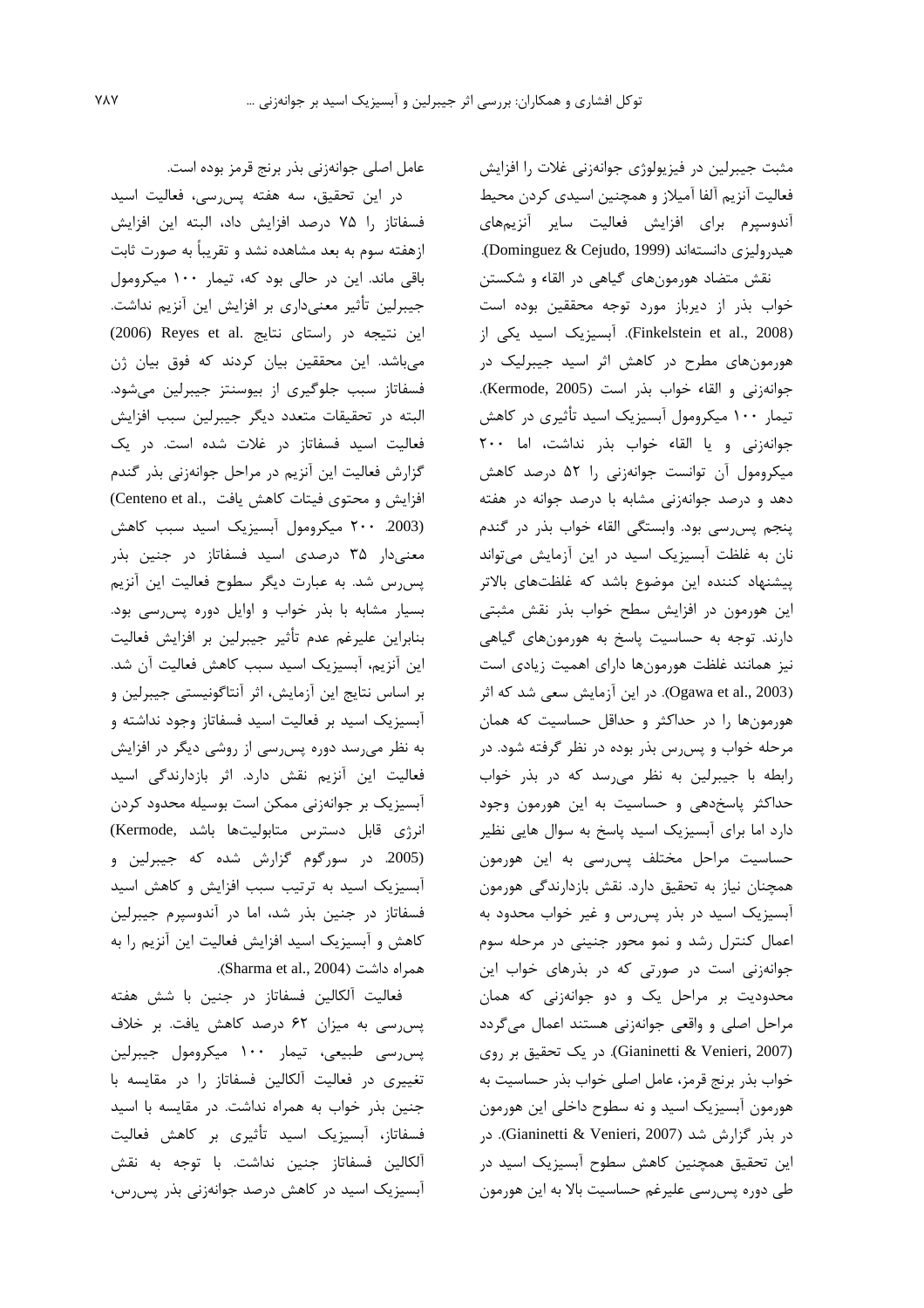.<br>نمي توان نقش اين هورمون را به كاهش فعاليت اين .<br>آنزیم مرتبط دانست. در جنین و آندوسیرم بذر سورگوم، جیبرلین و آبسیزیک سبب افزایش فعالیت اسید و .<br>آلکالین فسفاتاز شدند (Sharma et al., 2004). نکته قابل توجه در ابن تحقیق یکسان بودن فعالیت اسید و .<br>آلکالت فسفاتا: د. چنین بذر خواب بود (به ترتیب ۰/۰۸۵۱ و ۰/۰۷۳۳. نشان دادن الگوی متفاوت فعالیت .<br>این دو آنزیم بس از اعمال دوره بس مکانیزمهای متفاوت فیزیولوژیک در محور جنین بذر گندم میباشد. همچنین باید متذکر شد که مقایسه .<br>تیما، حیدلین در این دو آنزیم، بیانگر تأثیر بیشتر این هورمون بر اسید فسفاتاز میباشد. در رابطه با آبسیزیک اسيد مشابه با جيبرلين، تأثير بر اسيد فسفاتاز بيشتر از .<br>آلکالبن فسفاتا: بوده است.

فيتات به عنوان مهمتاين فام ذخياه فسفر در دانه .<br>غلات و لگومها بوده و همچنین به عنوان یک کمیلکس .<br>نمکي يا کلسيږ و منيزيوم در ترکيب مايواننوسيتول مي باشد (Ashford & Jacobsen, 1974). فسفات نقش .<br>مهمی در انتقال انر*زی* داشته و همچنین یک .<br>تنظیم کننده متابولیکی است. به علاوه فسفات یکی از

اجزای تشکیا دهنده ماکرومولکوا ها مانند فسفولییید، دوتئین و اسید نوکلئیک است. در صورت کاهش میزان .<br>د .<br>فسفات، ، شد و نمو بذر دجار اختلال مرشود. فسفاتا:ها .<br>شامل اسید و آلکالبن گروهی از آنزیهها هستند که هیدرولیز استرهای فسفات را در محیطهای اسیدی و قليايي كاتاليز ميكنند (Gibson & Ullah, 1990). بنادات، فعاليت ابن آنزيمها با فراهم كردن فسفات و متابولیسم در ارتباط مستقیم م*ی* باشد.

با توجه به نتابج ابن تحقيق مي توان بر نقش متفاوت فنزملوژی شکست خواب توسط دوره بس سی و تیمار شیمیایی تأکید کرد. دوره پس٫رسی با افزایش اسید .<br>فسفاتا: و کاهش آلکالبن فسفاتا: د. شکست خواب و افزایش درصد حوانهزنی نقش آیفا کرد، لیکن جیبرلین .<br>تأثيري بي فعاليت ابن آنزيهها به همراه نداشت و .<br>نمي ټوان - نقش - مثبت - حيبرلين - در - افزايش - درصد حوانه: ني را به فعاليت ابن آنزيمها مرتبط دانست. در القاء خواب بدر بس س. شده، اهمیت کاهش فعالیت اسید فسفاتا: ۱٫ م. توان به عنوان یک عامل فیزیولوژیک تأثير گذا، د. نظ گرفت.

#### **REFERENCES**

- 1. Ashford, A. E. & Jacobsen, J. V. (1974). Cytochemical localization of phosphatase in barley aleurone cells: the pathway of gibberellic acid induced enzyme release. *Planta*, 120, 81-105.
- 2. Bewley, J. D. (1997). Seed germination and dormancy. *The Plant Cell*, 9, 1055- 1066.
- 3. Bradford, M. (1976). A rapid and sensitive method of microgram quantities of protein ultilizing the principle of protein-dying. *Analytical Biochemistry*, 72, 248-254.
- 4. Centeno, C., Viveros, A., Brenes, A., Lozano, A. & De La Cuadra, C. (2003). Effect of several germination conditions on total P, phytate P, phytase, acid phophatase activities and inositol phosphate esters in spring and winter wheat. *Journal of Agricultural Science*, 141, 313-321.
- 5. Dastaran Mamaghani, F. & Tavakkol Afshari, R. (2009). Study of seed dormancy, period of afterripening, and pre-harvest sprouting resistance in barley genotypes. *Iranian Journal of Field Crop Science*, 40, 77-88. (In Farsi).
- 6. Dominguez, F. & Cejudo, F. J. (1999). Patterns of starchy endosperm acidification and protease gene expression in wheat grains following germination. *Plant Physiology*, 119, 81-88.
- 7. Etezadijam, J., Tavakkol Afshari, R., Yazdi-Samadi, B. & Hoseinzadeh, H. (2005). Pre-harvest sprouting resistance and study of correlation and path analysis of seed characteristics with pre-harvest sprouting resistance in bread wheat. *Iranian Journal of Agricultural Science*, 36, 733-742. (In Farsi).
- 8. Finkelstein, R., Reeves, W., Arizumi, T. & Steber, C. (2008). Molecular aspects of seed dormancy. *Annual Review of Plant Biology*, 59, 387-415.
- 9. Foley, M. E. & Fennimore, S. A. (1998). Genetic basic for seed dormancy. *Seed Science Research*, 8, 173-182.
- 10. Gianinetti, A. & Vernieri, P. (2007). On the role of abscisic acid in seed dormancy of red rice. *Journal of Experimental Botany*, 58, 3449-3462.
- 11. Gibson, D. M. & Ullah, A. B. J. (1990). Phytase and their action on phytic acid. In: Eds: Morre, D.J., Boss, W.F., and Loewus, F.A. *Inositol metabolism in plants*. Pp. 77-92. Wiley-Liss, New York.
- 12. Goggin, D. E., Steadman, K. J., Neil Emery, R. J., Farrow, S. C., Benech-Arnold, R. L. & Powels, S. B. (2009). ABA inhibits germination but not dormancy release in mature imbibed seeds of *Lolium rigidum*